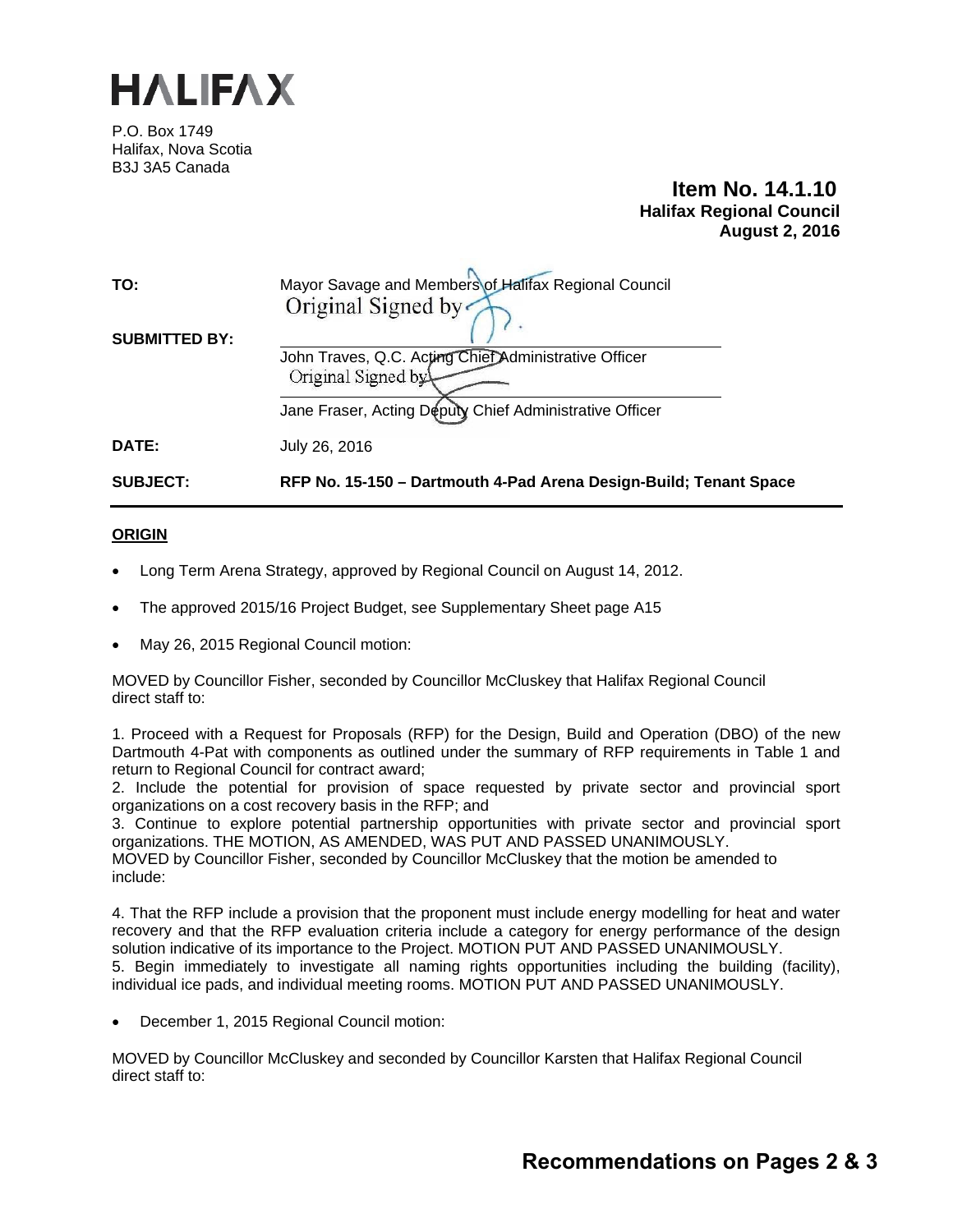- 1. Award RFP No.15-150 (design-build component) to the highest scoring proponent, EllisDon Corporation with a Guaranteed Maximum Price of \$40,773,729 (HST fully refundable) with funding from Project No. CB000049 – Dartmouth Multi-Pad, as outlined in the Financial Implications section of this report, and authorize and direct the CAO or his delegate to negotiate and execute the design-build agreement on behalf of Halifax Regional Council which achieves the key business terms set out in Attachment B to this report to the satisfaction of CAO or his delegate, subject to review by Legal Services
- 2. Award RFP No.15-150 (operate component) for pre-opening and operating services, and furniture, fixtures, and equipment acquisition, to the highest scoring proponent, Nustadia Recreation Inc. at a cost of \$1,683,210 (HST fully refundable) with funding from Project No. CB000049 – Dartmouth Multi-Pad, as outlined in the Financial Implications section of this report, and authorize and direct the CAO or his delegate to negotiate and execute an operating agreement on behalf of Halifax Regional Council which achieves the key business terms set out in Attachment C to this report to the satisfaction of the CAO or his delegate, subject to review by Legal Services;
- 3. Authorize and direct the CAO to execute agreement(s) with Nova Scotia Environment and others in respect of wetland compensation requiring HRM to set aside lands adjacent to the building site from future development, in form and content necessary to meet the terms and conditions of the Wetland Alteration Approval to be issued by Nova Scotia Environment;
- 4. Direct staff not to include any or all of the optional building components at the estimated additional total cost of \$ 1,940,000.00 (HST fully refundable) as outlined in the discussion section of this report in the design of the Dartmouth Multi-pad as per the approved May 26th 2015 Regional Council report; and
- 5. Direct staff and the building operator to continue to explore potential partnership components at an estimated total cost of \$935,000.00 (HST fully refundable) through cost recovery agreements as outlined in the Discussion section of this report with any required negotiations to be completed by March 1, 2016 in order to be included in the design of the building. MOTION PUT AND PASSED.

## **LEGISLATIVE AUTHORITY**

- Halifax Regional Municipality Charter, Section 79(1): Council may expend money required by the Municipality for:
	- k) recreational programs;  $(x)$  lands and buildings required for a municipal purpose;  $(y)$ furnishing and equipping any municipal facility; and (ah) … ice arenas and other recreational facilities.
- Administrative Order No. 35, the Procurement Policy, requires Council to approve the award of contracts exceeding \$500,000 for Tenders and RFPs.
- Halifax Regional Municipality Charter, Section 111(5): the Municipality cannot enter into a commitment to pay money over a period extending beyond the end of the current fiscal year where the total commitment exceeds five hundred thousand dollars, unless the proposed commitment has been approved by the Minister.
- The Halifax Regional Municipality Charter, Section 35(2)(d)(i), states the CAO may "enter into contracts on behalf of the Municipality and may delegate this authority to employees of the Municipality".

### **RECOMMENDATION**

It is recommended that Halifax Regional Council:

1. Authorize an increase of \$55,000 to the current Tenant 1 Allowance of \$270,000 to a total of \$325,000.00 (HST fully refundable), included under the executed Design-Build Contract with EllisDon. Funding is available within Project Account No. CB000049 –Dartmouth Multi-Pad, as outlined in the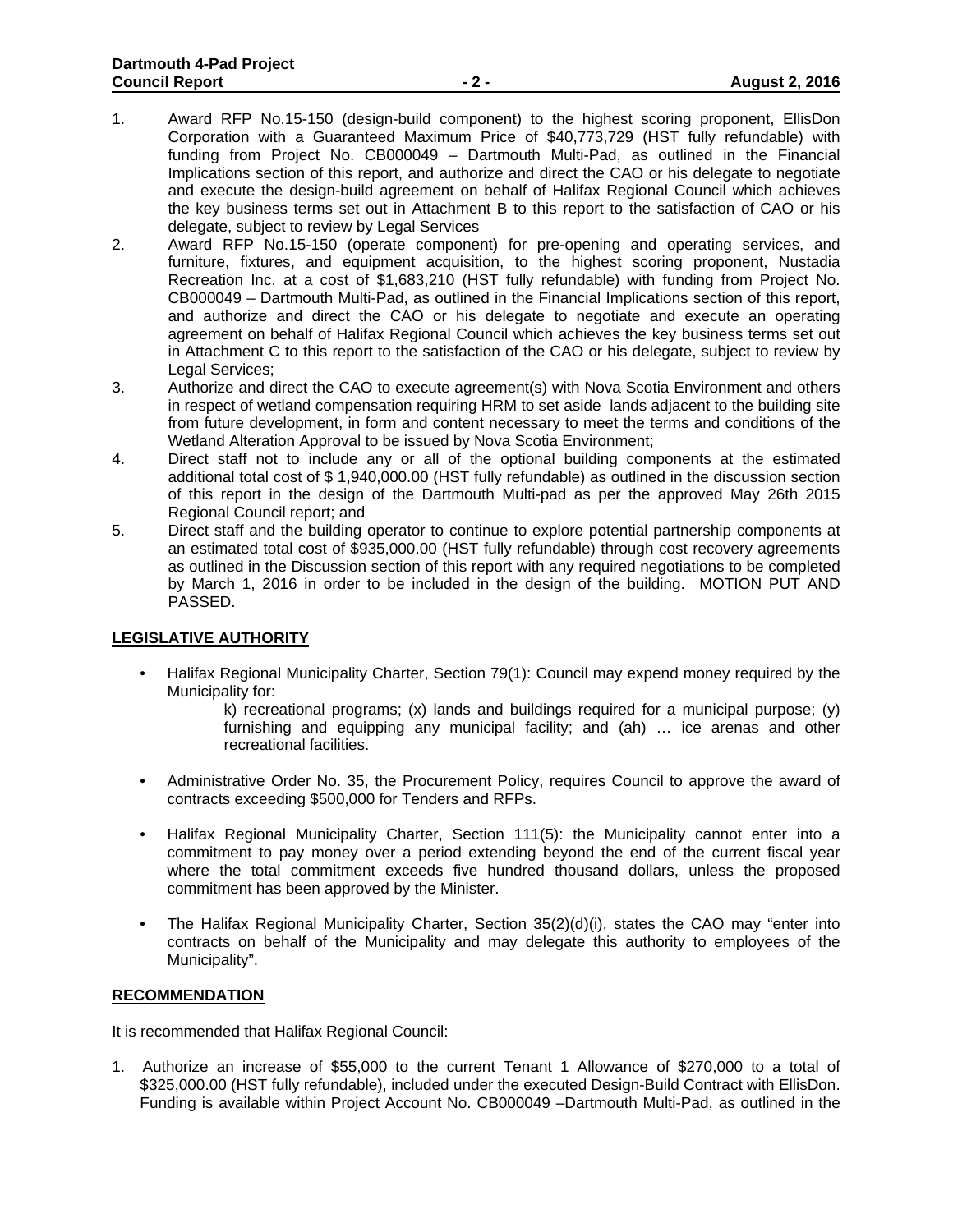Financial Implications section of this report, and subject to the facility operator confirming that a lease can be established with Tenant 1;

- 2. Approve the naming of the HRM sports campus located on Commodore Drive, as the "Harbour East Recreation Campus", as per Administrative Order No. 46, HRM Asset Naming Policies;
- 3. Direct staff and the facility operator to continue to explore potential naming rights for the building, as per Administrative Order No. 56, HRM Sale of Naming Rights Policy.

# **BACKGROUND**

The Long Term Arena Strategy (LTAS), presented to Regional Council in August of 2012, took a broad view of all aging arenas in HRM, resulting in Council directing staff in July 2014 to advance with planning for a 4-Pad arena in Dartmouth.

The July 2014 Council direction indicated that the new 4-Pad is to be located on Commodore Drive (Harbour East All-weather Fields) and is intended to be open for the fall of 2017. As part of the Regional Council motion, staff was directed to continue to explore opportunities for "funding from other levels of government and potential private sector partners."

On May 26, 2015, Regional Council approved the motion (above) providing direction to staff regarding the initiation of the Design-Build-Operate process to construct a 4-Pad arena in Dartmouth. As discussed at that time, the project proceeded with the base building assumption similar to the BMO Centre design with improvements, and included consideration of proposed or requested enhancements.

On December 1, 2015, Regional Council approved the motion (above) providing direction to staff regarding the award of the Design-Build contract to EllisDon. As discussed at that time, staff was directed to return to Regional Council after exploring the partnership components.

Staff has successfully completed negotiations and executed a design-build agreement with EllisDon and an operations agreement with Nustadia. Included and funded in the executed design-build contract with EllisDon are owner's allowances for Tenant 1 and 2 spaces, in the amounts of \$270,000 and \$90,000 respectively.

## **DISCUSSION**

Pursuant to the December 1, 2015 direction from Regional Council, staff and the facility operator have been exploring potential partnership components through cost recovery agreements. An update on those potential partnerships is outlined below.

### Additional Tenant Space

### **Tenant 1**

Staff has explored and had further discussions through the Operator concerning the leasing of the approximately 4,700 square feet of space. Staff has determined that there is sufficient interest from Tenant 1 for in a market rate lease agreement with the Operator of the facility. Further, staff has concluded that there would be demand for this space from other possible tenant(s) due to the use and location of this building, should Tenant 1 cease to use the space in future. The capital cost will be recovered over time from the base market rent that Nustadia is authorized to negotiate and recover on HRM's behalf, based upon the construction cost provided by EllisDon. Tenant 1 will also pay for the operating cost of the space as defined in the lease. The increase to the allowance is to offset any potential additional costs when awarding the Tenant 1 space work. Staff will negotiate with the Design-Build Contractor to minimize the overall expenditure.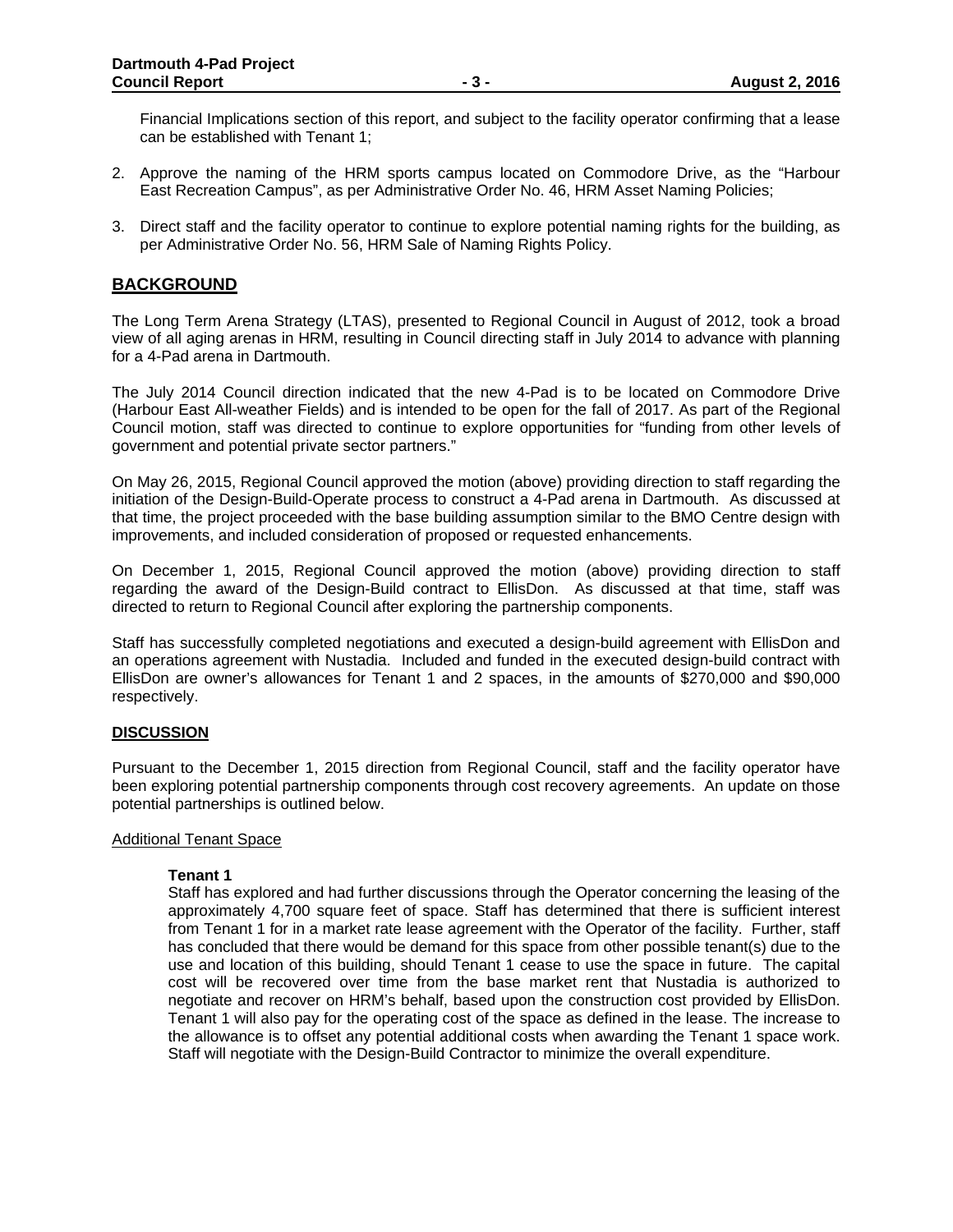#### **Tenant 2**

Tenant 2 has decided not to enter into a lease agreement for space at the Dartmouth 4-Pad. After review of the design, staff has determined that additional circulation space is required for facility users and the area allocated for Tenant 2 will now be part of the general circulation space on the second floor of the facility.

#### Seating in the proposed Olympic field of play (300-500)

Staff indicated to Regional Council that additional seating is not required for municipal purposes, but could be explored through a partnership. The proposed design has provided consideration and pricing as an option for 300-500 seats in the Olympic arena, as requested by Speed Skate NS and other ice sports. Speed Skate Nova Scotia indicated in their support letter of April 22, 2015 that, "Speed Skate NS, with our partners in sport, also commit to helping (HRM) secure funding to help pay for the enhancements described above (i.e. Olympic arena and seating)". To date, Speed Skate NS has not indicated capacity to assist in the funding, but are consistent in the desire to have 300-500 seats in the facility design. The estimated cost for the additional seating is \$575,000.

To date, no partnerships have been made to complete this work. The space will remain available for future opportunities.

The December 1, 2015 direction from Council authorized staff to undertake the various partnership components, based on cost recovery agreements, provided they were able to be completed prior to the March 1, 2016. That timeline was based on the proposed pricing for all of the components of \$935,000 (HST included). As outlined above, some of the proposed partnership features have not proceeded to completion, so those features will not be completed as previously outlined. The negotiations with Tenant 1 were not able to be completed by March 1, 2016. But, as outlined in the private and confidential information report "Dartmouth 4-Pad Tenants", the negotiations are close to completion. Therefore, updated direction to staff is required for authorization to complete the construction of the tenant space.

#### Campus Name and Building Naming Rights

A variable messaging pylon sign for the campus of facilities at the Dartmouth East site is included in the scope of work for this project. Design of this pylon has begun, however staff requires direction from Halifax Regional Council on the administrative name for the campus as per Administrative Order No. 46, HRM Asset Naming Policies.

Staff is recommending the following administrative name be approved for the HRM campus of facilities located on Commodore Drive: "Harbour East Recreation Campus".

Halifax Regional Council should direct staff and the facility operator to continue to pursue opportunities for the naming rights for the building and return to Council for approval, as per Administrative Order No. 56, HRM Sale of Naming Rights Policy. This direction is consistent with the previous December 1, 2015 motion.

#### **FINANCIAL IMPLICATIONS**

Based on the approved Recommendation #5 from the December 1, 2015 award report, the following allowances were included in the executed agreement with EllisDon, but subject to Halifax Regional Council's approval: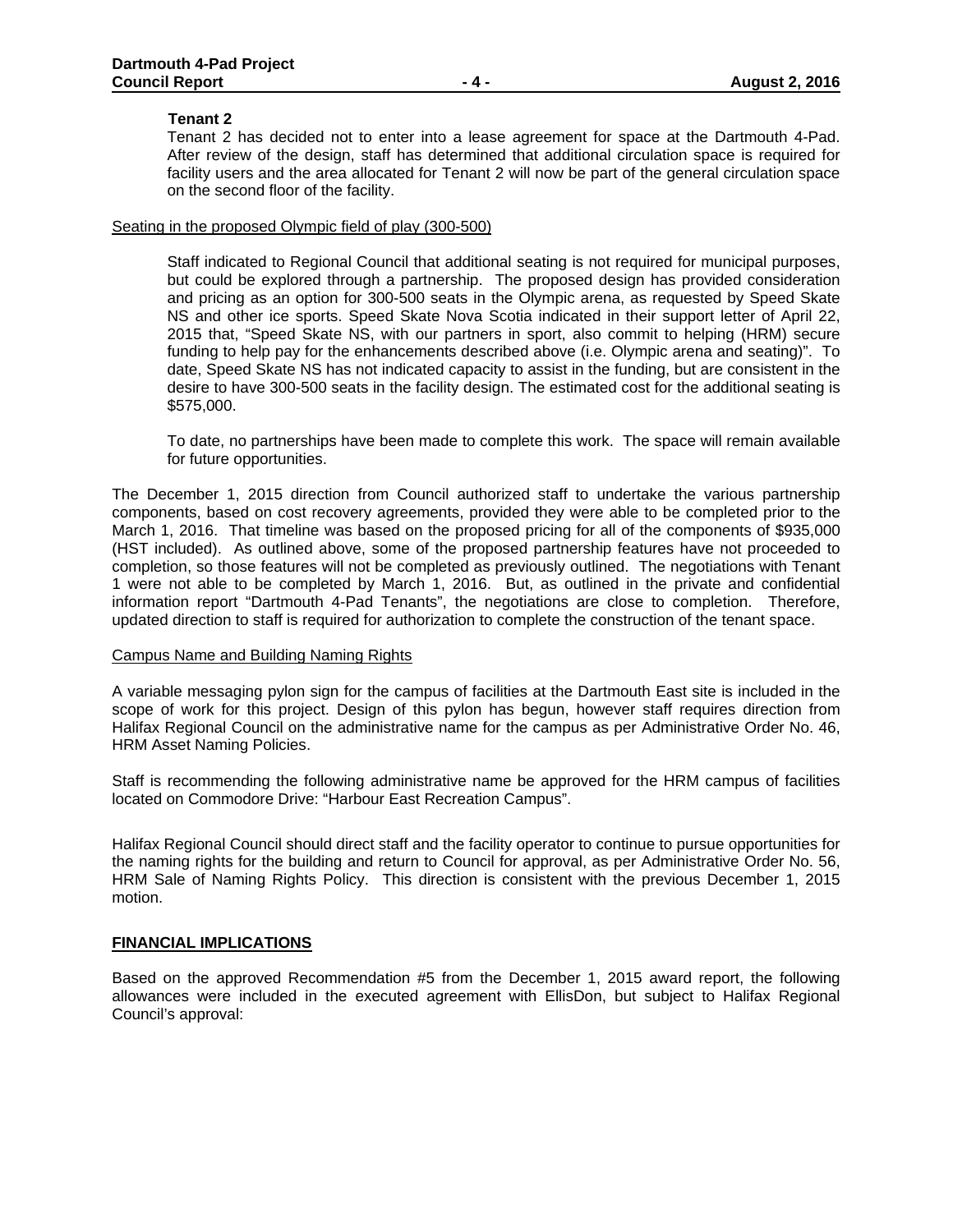Tenant 1 Space - \$ 270,000 Tenant 2 Space - \$ 90,000

Since negotiations were not completed by March 1, 2016 additional costs for the construction of the Tenant 1 space may occur as the design of the building is complete. Staff have mitigated these costs by including the building envelope for this space in the overall design. The estimated value of the construction of the Tenant 1 space is \$325,000. Funding is available in the Approved Capital Budget from Project No.CB000049. This cost will be fully recovered from the tenant through the lease agreement The budget availability has been confirmed by Finance.

| <b>Budget Summary:</b> | Project Account No. CB000049 - Dartmouth Multi-Pad |            |  |
|------------------------|----------------------------------------------------|------------|--|
|                        | <b>Cumulative Unspent Budget</b>                   | \$155,163  |  |
|                        | <b>Less: Additional Tenant 1 Allowance</b>         | $$55,000*$ |  |
|                        | Balance                                            | \$100,163  |  |

This project is eligible to claim 100 percent HST.

The resulting increase to the contract resulting from RFP No.15-150 (design-build component) is 0.13% based on the original contract value of \$40,773,729 (HST fully refundable)

### **RISK CONSIDERATION**

Risk#1 – Tenant 1 space is not leased in future

Mitigation - Real Estate has completed a Market Demand analysis which determined that there is demand for this type of space.

Risk#2 – Capital Cost of Tenant 1 space

DB Contractor has agreed to hold the Tenant 1 allowance until March 1, 2016. Detail design of the space and sign off by tenant may get out of step with the construction activity resulting in additional costs. Mitigation – Building form enclosing the Tenant 1 space has been accommodated within the Guaranteed Maximum Price.

### **COMMUNITY ENGAGEMENT**

Community consultations related to the design of the building have been completed with key stakeholders and user groups. Broad discussions have not taken place with the sport or business community relating to the possible provision of lease space other than with the two potential proponents indicated in this report.

### **ENVIRONMENTAL IMPLICATIONS**

HRM has received an approved Wetland Alteration Permit, in compliance with the regulations of the Nova Scotia Environment (NSE).

### **ALTERNATIVES**

- Alternative 1: Regional Council may choose not to increase the award to EllisDon as recommended in this report. This is not recommended as there is a cost recovery through a fair market lease.
- Alternative 2: Regional Council may choose not to approve the administrative name "Harbour East Sports Campus" and bring forward another naming option.
- Alternative 3: Regional Council may choose not to direct staff to look at naming rights for this building.